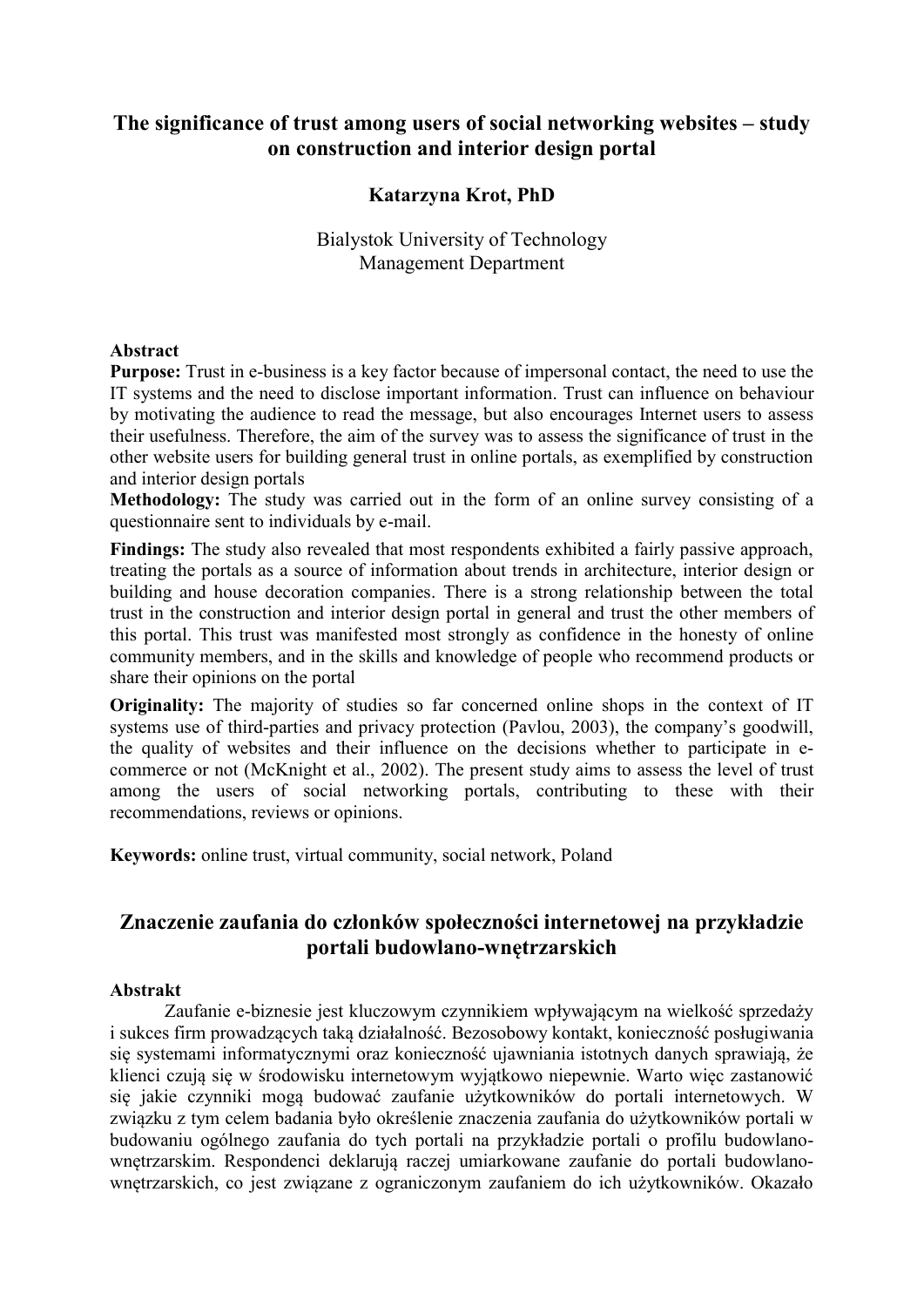się bowiem, że istnieje silna zależność pomiędzy zaufaniem do portali a zaufaniem do osób tworzących społeczność tych portali.

**Słowa kluczowe:** zaufanie online, społeczność internetowa, Polska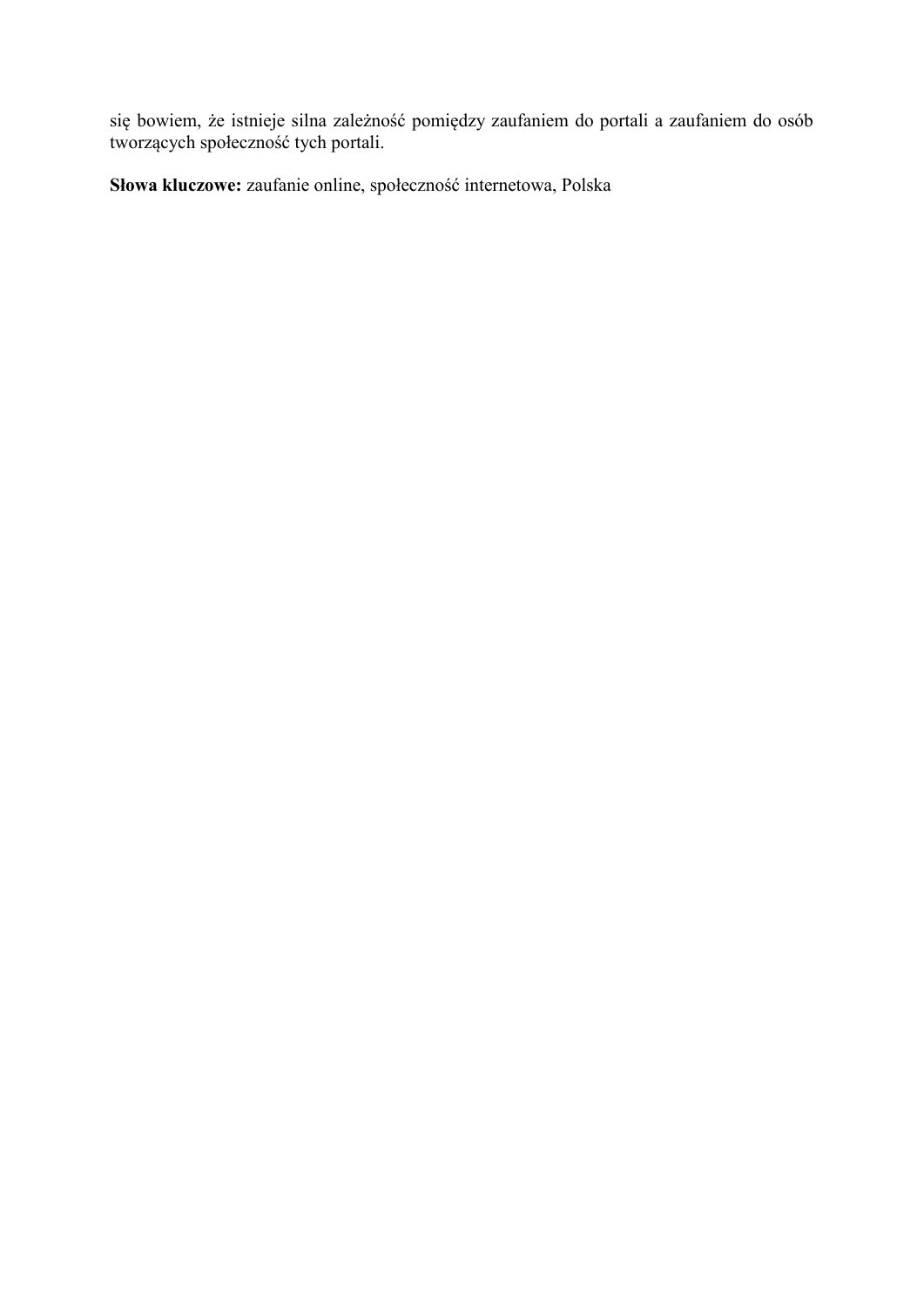### **Introduction**

Despite the growing interest in the problems of trust in the sphere of human relations in business management or in the knowledge-based economy it is continually adding new areas for further research. One such area is trust in the new technologies and activity of companies in the online environment.

Trust in e-business is a key factor in the sales and success of companies engaged in these activities. Impersonal contact, the need to use the IT systems and the need to disclose important information, make customers feel in the online environment extremely uncertain. It is worth considering what factors can build user confidence in Web portals. It seems that one of them is trust in other portal users. Therefore, the aim was present the significance of trust in online community members and to determine the level of trust in interior design portals and trust in users of these websites, as exemplified by construction and interior design portals.

#### **Definition of trust**

Increasing choice and increased difficulties in making a rational decision make the growing importance of trust. Trust becomes a clue to help evaluate and choose among potential opportunities (Sztompka 2007). These options may include personal choices, products, service providers, but also building relationships. As Morgan (2000) states trust and engagement are the essential elements of creating relations. Trust is the decision to rely on another party under a condition of risk (Currall, Epstein 2003).

First of all, trust development is one of the main conditions of effective cooperation among people, groups and organizations, and consequently the common objectives can be achieved (Ashleigh and Nandhakumar, 2007, Rousseau et al., 1998). Thanks to cooperation based on trust, it is possible to stimulate creativity, generate innovative solutions, but also effective implementation of these innovations. Trust in fact reinforces one of the basic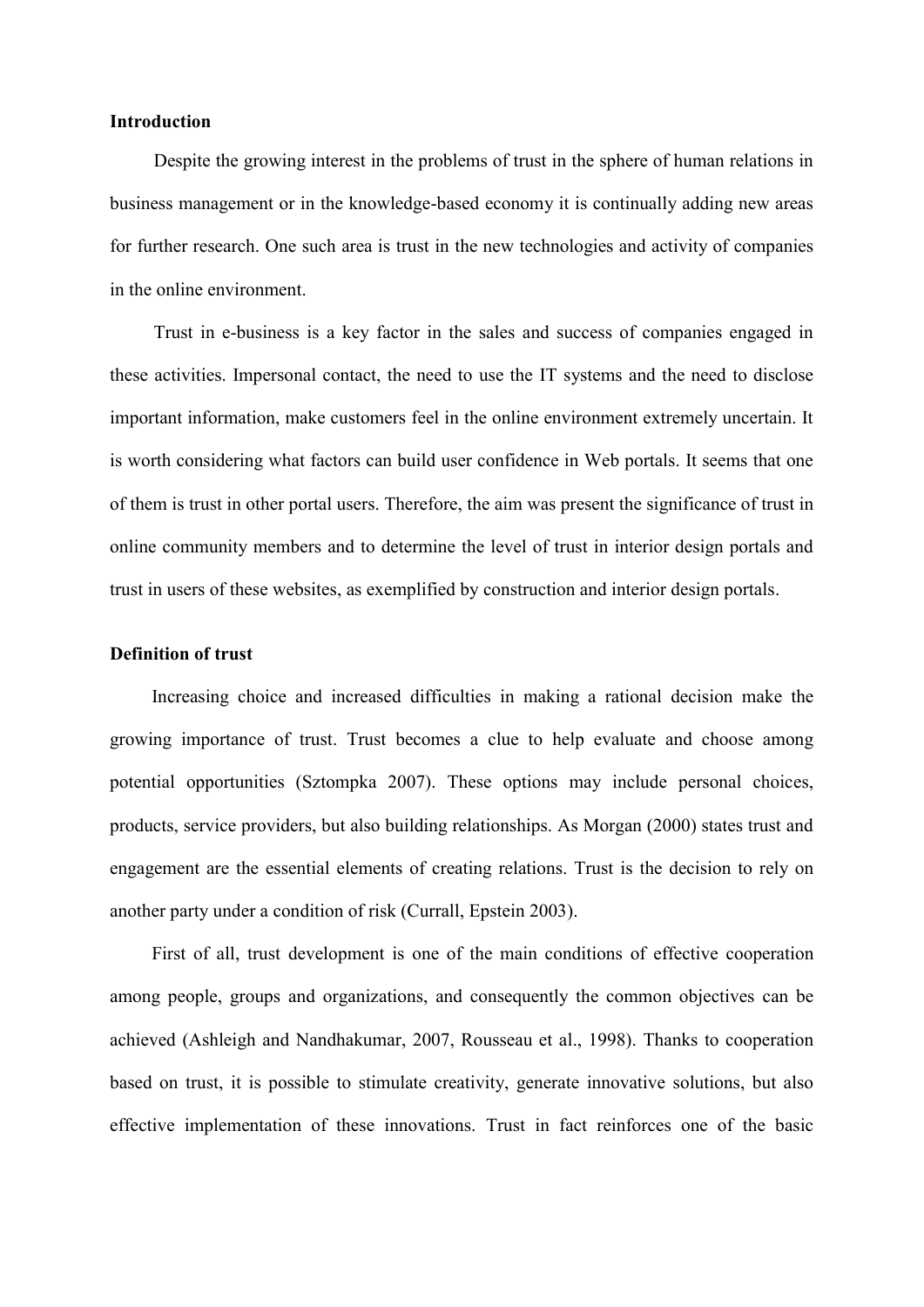conditions for innovation - knowledge acquisition and knowledge dissemination processes (Loon Hoe, 2007; Sveiby, Simons, 2002).

Trust can be defined as the "willingness to increase the resources invested in another party, based on positive expectations resulting from past positive mutual interactions" (Tzafrir and Eitam-Meilik 2005). It is the belief that neither of the parties will ever act to the partner's detriment, taking advantage of their weaknesses (Morgan, Hunt, 1994). Trust results from positive notions being a consequence of current mutual interactions (Brockner, Siegel, 1997). Trust means expectation and faith that the partner will act to our mutual benefit. It occurs as a result of perceiving the other as a reliable partner in the relationship.

However, on the other hand, trust is connected with uncertainty about the partner's motives, intentions and actions (Gilson, 2003). As pointed out by Grudzewski and others trust is the belief on which the unit A in a particular case agree to a dependence on the individual B (a person, object, organization) having a sense of relative safety, even though negative consequences are possible (Grudzewski, Hejduk, Sankowska, Wańtuchowicz, 2009). Inspiration of trust is promoted by a consensus in respect of one's values, both in individual and corporate dimensions. This unanimity makes it possible to predict the attitude and behaviour of the participants in a relationship to a certain extent and it also allows for effective communication. Moreover, trust has the ability to inhibit opportunistic behaviour (Hampden-Turner, Trompenaars 2000).

#### **Trust in the online environment**

Trust in e-business is a key factor in the sales and success of companies engaged in these activities. Impersonal contact, the need to use the IT systems and the need to disclose important information, make customers feel in the online environment extremely uncertain. Moreover, these uncertainties are enhanced because many online retail transactions represent consumers' first-time interactions with retailers (Grabner-Krauter and Kaluscha, 2003).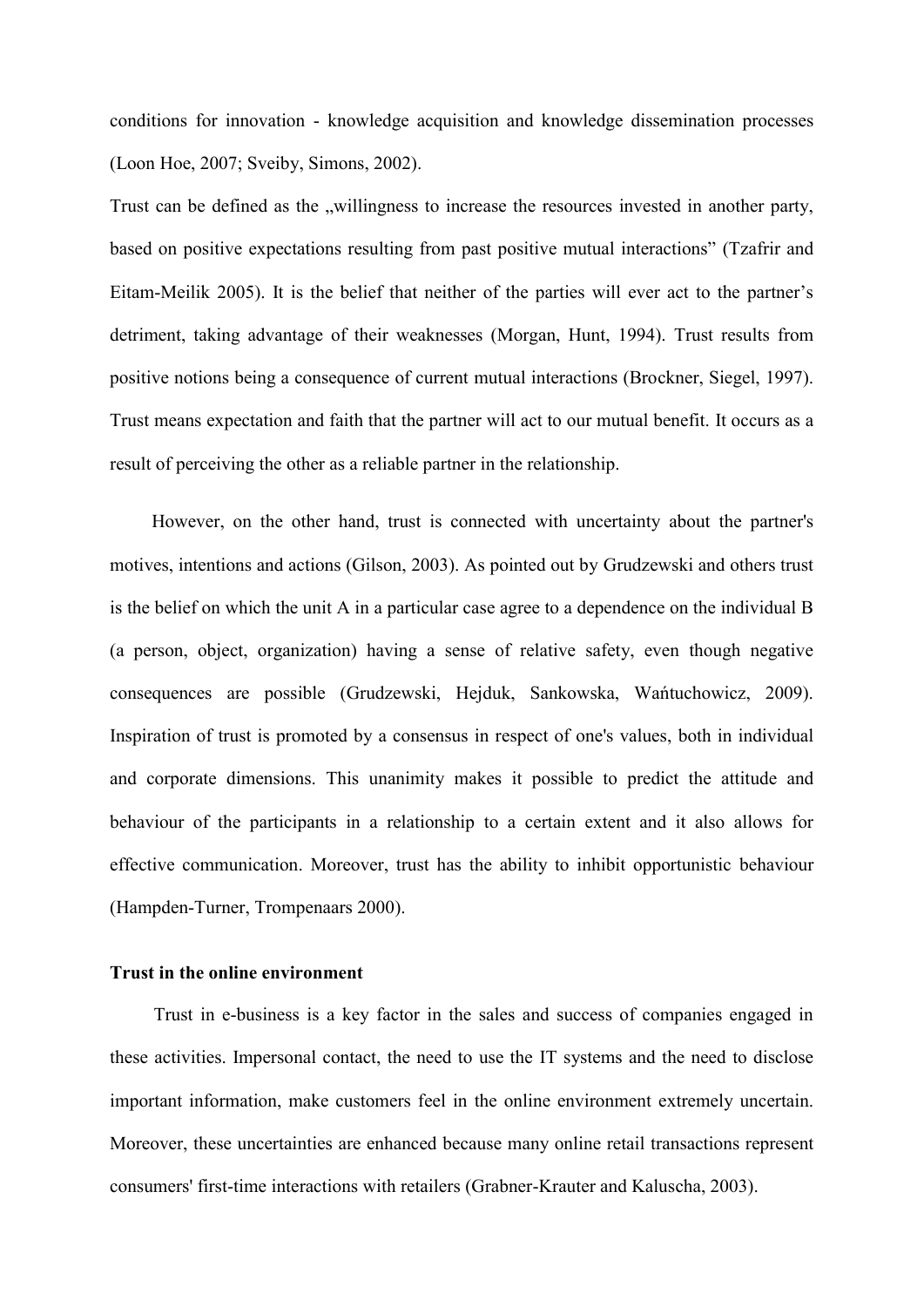Internet users need trust as they need to reduce uncertainty, but also to facilitate their decision making process. Moreover, when end-users trust the parties they are dealing with, they are more willing to cooperate with them and believe that they will receive long-term benefits if they maintain that relationship (Morgan and Hunt, 1994). Thus, trust is an essential motivator for participation in the online community (McKnight et al., 2002). First of all, it encourages Internet users to a longer stay in the pages, reading articles and posts, and mobilizes them to activities such as knowledge sharing, referral sites and services, co-creation of products, etc. (Pavlou, 2003). The results of Hu et al. (2003) also indicate that trust can influence behaviour by motivating the audience to read the message, but also encourages Internet users to assess their usefulness. If the end-users know that a message is sent by a company they trust, they might feel that the message is relevant to their interests and therefore be more willing to take the time to read it.

End-users are usually more willing to work with the party they trust than a party with whom they have not developed any kind of a trust relationship, especially in an environment they are unfamiliar with or unable to control. All these uncertainties might increase the risks present in using online service and reduce the end-users' intention to participate in ecommerce (Pavlou, 2003; Salo, Karjaluoto 2007). The lack of consumer trust in online retail firms and Internet in general is considered as one of the most important factors limiting the full potential of e-business (Kim and Tadisina, 2007).

Therefore, it is essential to understand the factors that can help companies build initial trust and then maintain and enrich this trust (Salo, Karjaluoto, 2007). Dwyer believes that trust is important; he shows that people are more willing to share information on Facebook than on Myspace, due to greater trust in Facebook (Dwyer, 2007).

Trust is usually built based on previous experience. However, as regards Internet shopping, many authors emphasise the differences between first-time online buyers and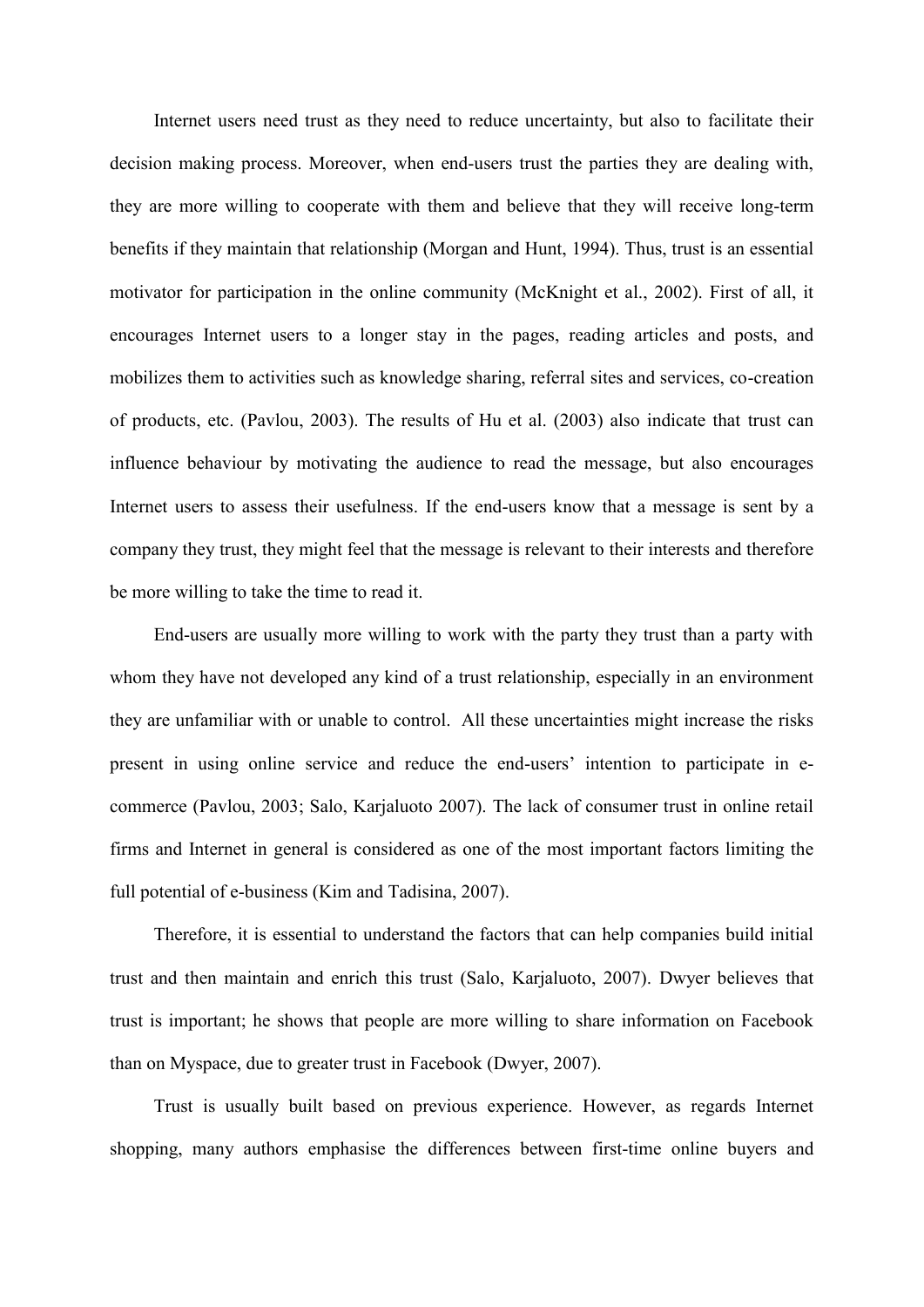shoppers who have previously purchased online. Thus, the importance of building confidence of customers who are new to online transactions is underlined (Grabner-Krauter and Kaluscha, 2003; Kim and Tadisina, 2007). This initial trust is formed on the basis of assessment of the characteristics of a website or store, their perceived reputation, and institutional trust in online environment (McKnight et al., 2002). Moreover, it is also stimulated by signals transmitted by the company, including those about, for example, the size of the company, compliance with privacy policies and safety rules, or site usability (Grabner-Krauter and Kaluscha, 2003). According to McKnight et al. (2002) perception of these values implicates the appearance of trust, or a tendency to use the site or purchase making. But it seems that these factors are important not only for novice Internet users but also beginners in Internet services and industries that build their social capital online.

The literature identifies two groups of factors which affect the formation of initial trust. The first comprises cognitive factors, including: word-of-mouth or online opinions regarding the reputation and quality of products offered by a company. Reputation clues include: reliability, credibility, knowledge and expertise; whereas among quality guidelines are: information about the site's appearance and the way it works (Gefen et al., 2003, McKnight et al., 2002; Eastlick and S. Lotz, 2011). Of particular significance within this group is the protection of personal data, and how these data are used. Companies which publish terms for the collection and use of personal information about its customers and enable user control of personal data, seem more credible (Salo, Karjaluoto, 2007).

The second group of factors is known as institutional factors arising from a variety of previous general experience with the activity in the online environment. These factors are not associated with a particular company, but they are the result of a person stereotypes and patterns of thought adopted on the Internet (McKnight et al., 2002; Eastlick and S. Lotz, 2011). In addition, a universal factor influencing on the level of trust in various conditions,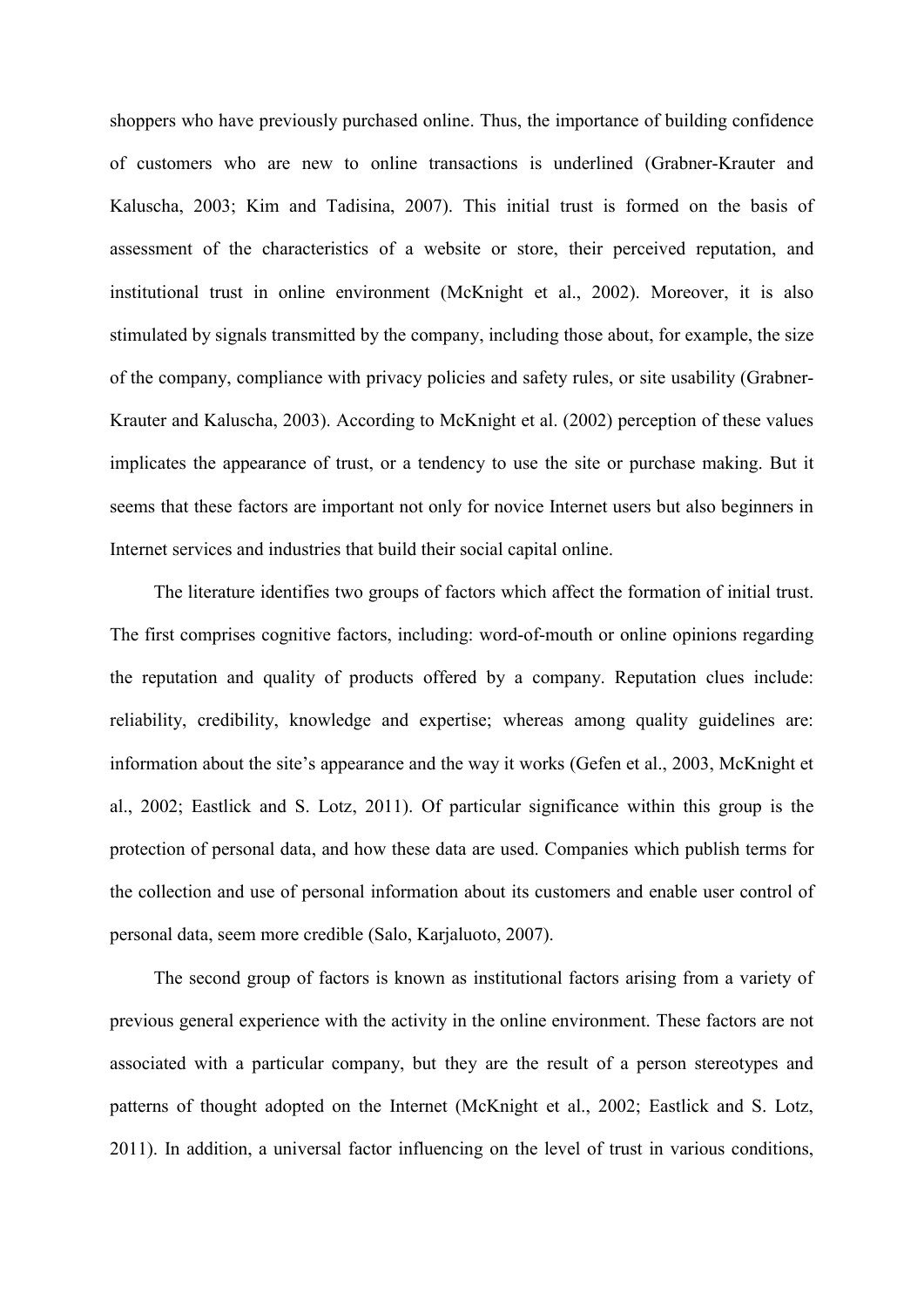including the online environment, is the end-users' own general trust (dispositional trust) (McKnight and Chervany, 2002).

In summary, the trust encourages Internet users to cooperate with the company, greater activity with the company (writing the opinion, to suggest innovative solutions, co-products, such as the portal, through participation in forums) and take over some functions of promotion (recommending the company among potential customers). Most studies, however, focus on the study of trust in online stores or other companies doing e-business, but much less frequently the trust to social networking sites is studied.

The success of these portals does not only depend on the ability to inspire initial trust, but above all, mutual trust between users (trust in other Internet users), since it is them who publish articles, post messages, or recommend products on social networking sites. The degree of trust determines the strength of relationships both offline and online. It is this aspect of trust that is the focus of the present study.

Trust in social network is a multidimensional phenomenon. Frequently, the dimensions of trust are competence, honesty and benevolence (Ellonen, Blomqvist, Puumalainen, 2008; Grunig and Hon 1999, Dietz, Den Hartog, 2006; Gutierrez, Cillan, Izquierdo 2004, Blois, 1999). In the context of virtual communities competence refers to the skills of the community members with respect to that mutual interest (Ridings et al., 2002). In turn, honesty is the belief that the second party will keep their word, fulfil their promises and be sincere (Doney and Cannon, 1997). Finally, benevolence reflects the belief that one of the parties is interested in the well-being of the other. In the context of virtual communities, benevolence refers to the expectation that community members will have the intention and the desire to help, support and care for the other members of the virtual community (Ridings et al., 2002). Thus, honesty and benevolence help to guarantee that other community members will not carry out opportunistic behaviours in the virtual community (Casalo et al., 2008).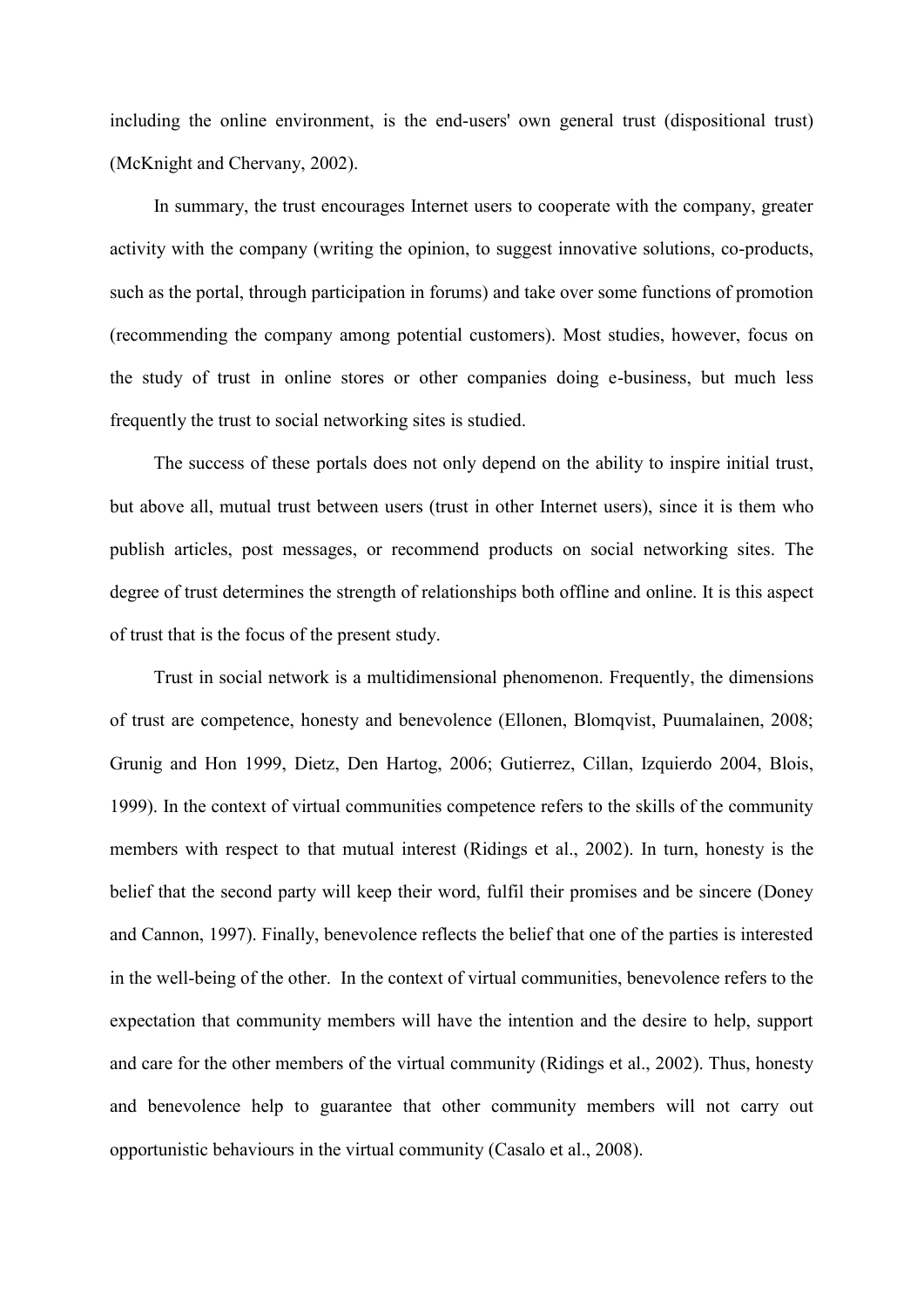#### **Social networks in Poland**

Prevailing view is that social media are used to build engagement and dialogue with consumers. Social networking can be of two kinds. The first group of portals are managed by one company or brand for customer communication. Two-way, regular and individualized communication can build long-term relationship between the parties, conduct large-scale activities to be much closer to their customers, build trust, commitment, loyalty and commitment to creating the image of the company. The second group consists of portals that collect users interested in specific issues, and companies representing the industry, such as: tourism, construction, medical, etc. or portals like Facebook, or Nasza-Klasa.

Social media is becoming more popular among users and potential new businesses that plan to create more sites. This is evidenced by the information contained on the website of PARP (Polish Entrepreneurship Development Agency), which in the Operational Programme Innovative Economy co-finances a number of projects of a website (www.poig.parp.gov.pl).

The authors of Social Media Report 2010 have attempted to estimate the market value of social networks in Poland. Total income of eleven biggest services in 2008 amounted to approximately 83.2 million PLN, a year later increased to 125.9 million PLN. In 2010 the market reached a total turnover of 144.1 million PLN (www.socialpress.pl). It should be stipulated that the authors considered in these estimates income of the largest portals, apart from many smaller companies and those yet expanding their business. Thus, these amounts are far too low and do not fully reflect the potential of this market. Nevertheless, these data indicate the increasing attractiveness of the social networks resulting from its dynamic growth.

Attractiveness of the social networking market is also due to the activity of Poles in these sites. [GlobalWebIndex](http://translate.google.com/translate?hl=pl&prev=_t&sl=pl&tl=en&u=http://globalwebindex.net/annual-report-2011/) prepared a map of the world of social media, where countries with the greatest number of people using social media are listed. It turns out that with the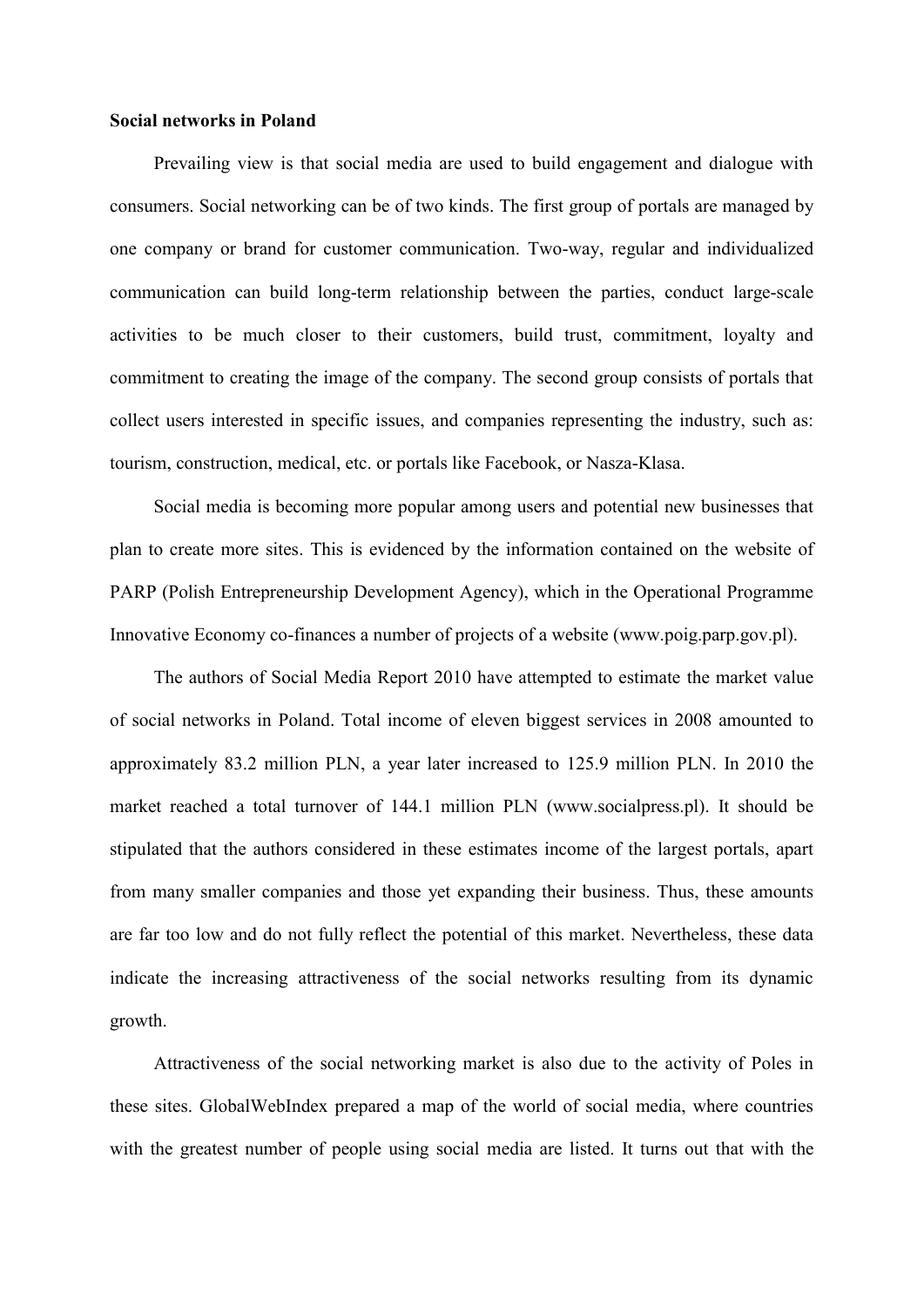number of 12.03 million of active social networks members, Poland is the leading country in Europe. Naturally, ahead of Poland are: Russia (26 million), United Kingdom (19.2 million), Germany (18.8), France (15.9) and Italy (12.6; www.socialpress.pl). Poland is also at the forefront of social media penetration among active Internet users (ratio is 57%). This is above the global average which is about 51%, and the rate of which can boast of the United States, Canada, Australia or Western Europe. The highest levels of penetration exhibit the Philippines and Indonesia (about 76%) and Malaysia (68%; www.socialpress.pl).

If an Internet user finds a web community and participates in discussions in the forums or participate in chats, and writes blog and looks to social networking sites, as based on the Net Track survey results, one can estimate the number of such people to be around 11.6 million. That is 58% of Internet users in Poland (www.socialpress.pl). This is confirmed by CBOS (Public Opinion Research Center in Poland) test results, according to which almost one third of all adult Poles (32%, or nearly two thirds of Internet users) signed up in a social networking site, such as Nasza-Klasa, Facebook, GoldenLine.

## **Methodology**

Assessment of social networks consists of two complementary dimensions. The first is the community, the people, forming a group, discussing, commenting, and having various interactions. The second aspect of this is platform, the place where the community operates, including (among others): page layout, functionality, usability of portal, technological advancement and privacy policy. The basic assumption of the survey conducted for the purpose of this article was that trust in construction and interior design portals is largely determined by the reliability of those websites' active users. The research shows that relationships with other people that use the same social networking strongly influence the perception and credibility of public advice and information shared. Internet users appreciate the opportunity to discuss openly and free exchange of opinions. Almost as important is the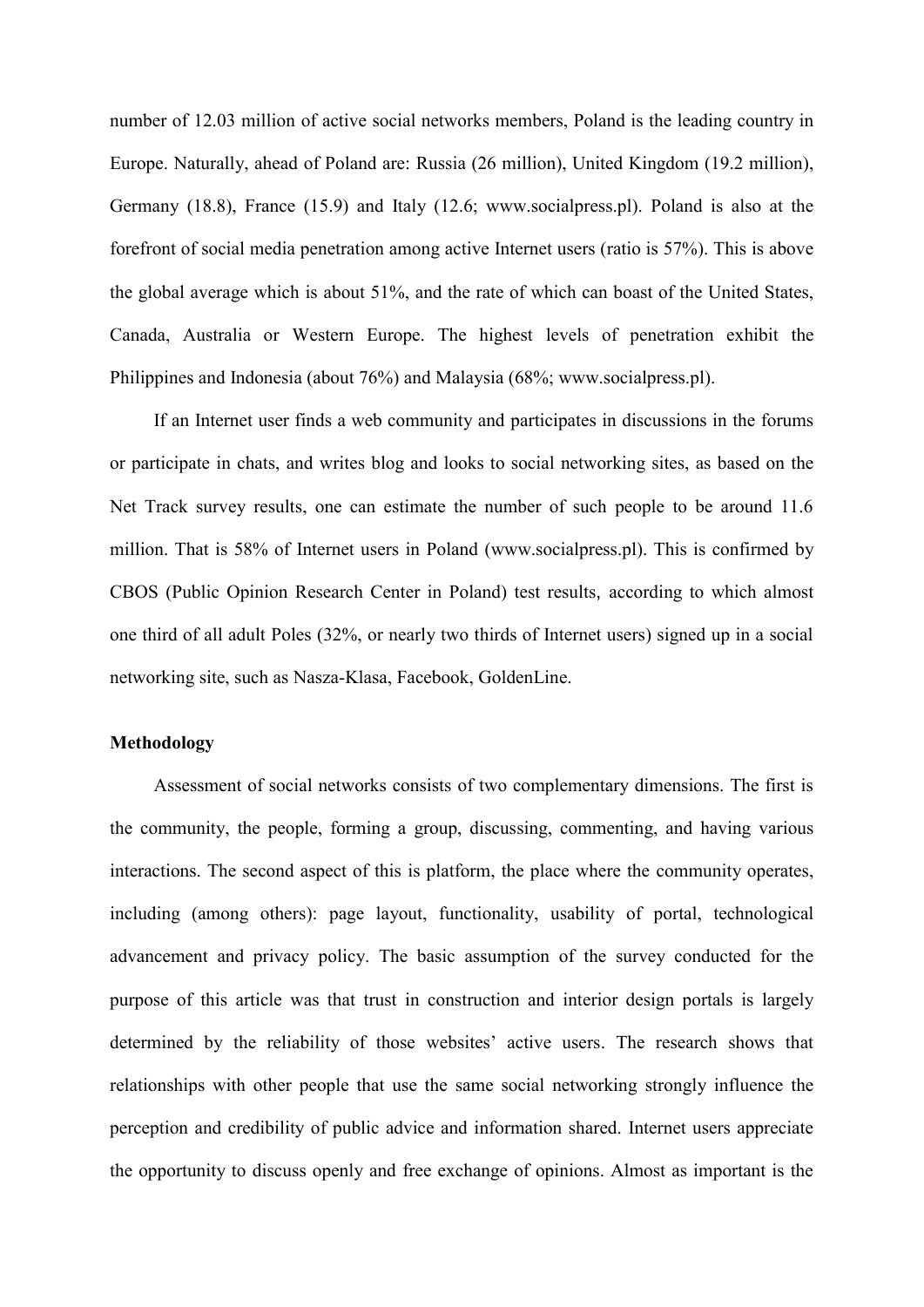quality and credibility of the comments. At the same time, information that Internet users recognize as the most reliable is that which has been posted by their friends.

Therefore, the aim of the survey was to assess the significance of trust in the other website users for building general trust in online portals, as exemplified by construction and interior design portals (Figure 1).

Figure 1. The model of the research



Expenses related to the construction or even redecoration of a house is so important in the household budget that decisions about purchasing products and services require considerable effort and time. Moreover, these decisions are associated with relatively high risk and uncertainty. Thus the majority of people making such decisions are looking for information both among friends, as well as among online resources. Unfortunately, the problem of trustworthiness of the information contained therein arises. Thus, in the study it was decided to measure confidence in the construction and interior design portal.

The Internet is an extremely dynamic environment. Not only social networking sites evolve, but also, as research shows, the attitude of users to the materials contained therein is changing. According to a report prepared by [GlobalWebIndex](http://translate.google.com/translate?hl=pl&prev=_t&sl=pl&tl=en&u=http://globalwebindex.net/annual-report-2011/) , users of portals begin to focus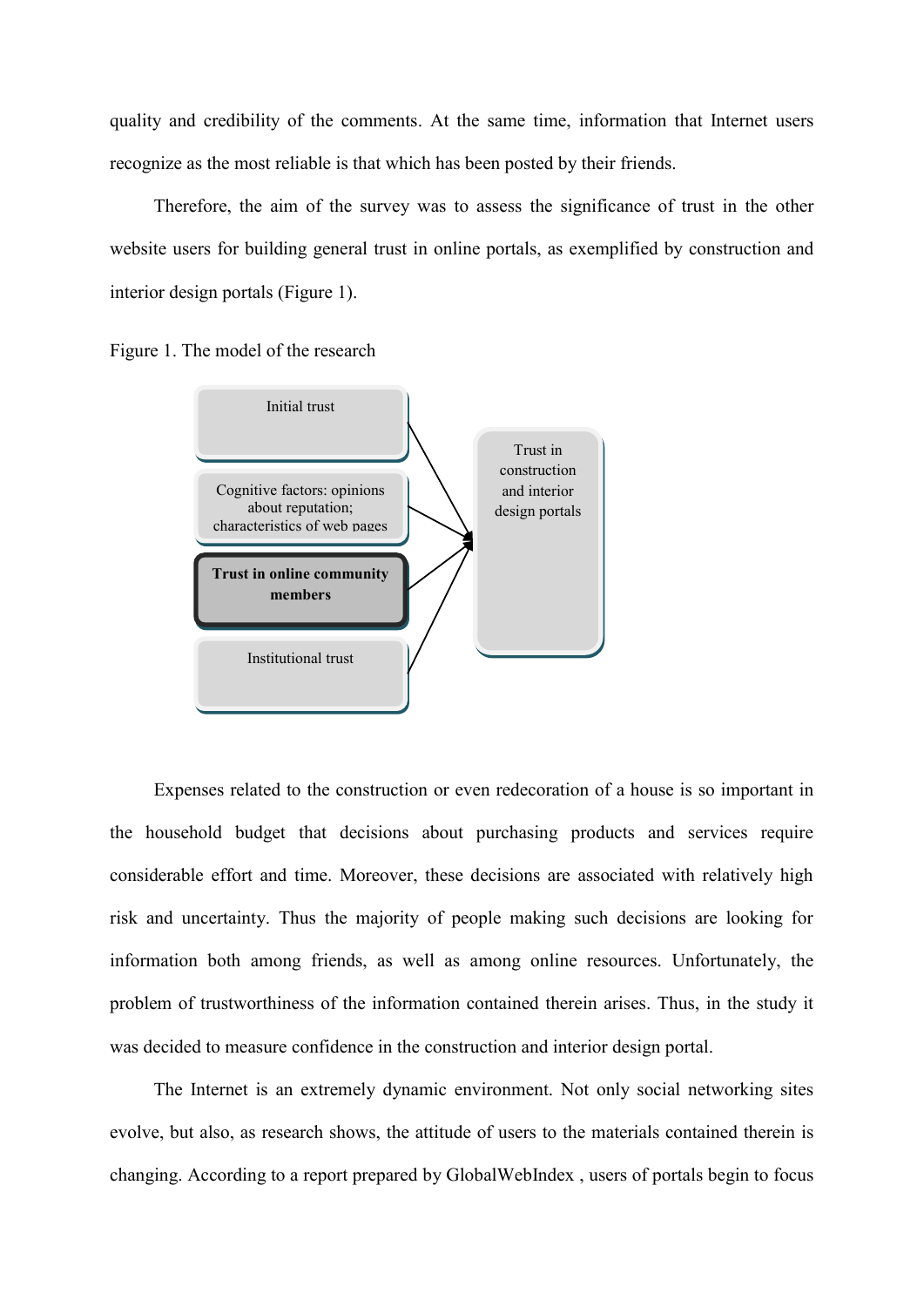on the distribution of different materials, and drop out of their creation. This follows from the fact that Internet users have increasing trust in authorities and experts. As a result, throughout the world in 2011 compared to 2009 there was nearly 50% increase in confidence in the people-experts who recommend the product in social networks (www.socialpress.pl).

On the other hand, as stated in the report of Edelman "Trust Barometer", year 2011 was another period of decline trust in the recommendations received from so-called "people like me", with whom we contact every day in social media. In just two years, the level of trust dropped by 4 percent points - from 47% in 2009 to 43% in 2011. This decrease took place while trust in the experts with whom we have the opportunity to come into contact through social media increased (www.socialpress.pl).

The study was carried out in the form of an online survey consisting of a questionnaire sent to individuals by e-mail. To participate in the study was invited people who, two years prior to the survey, had had a house/flat built, refurbished or redecorated, and who used interior design websites for that purpose. Respondents in the vast majority were people familiar with the author of study or recommended, often well known by name. The establishment of requirements for the participants of the study and the chosen sampling method (intentional selection) ensured reliability of obtained answers. Because of the diverse preferences of the respondents and the variety of social networking portals available, no specific website of this kind was suggested in the survey. Rather, the aim was to examine the level of respondents' trust to the activity in the online environment, including the recommendations and reviews posted on the portals.

Apart from the trust scale, the questionnaire contained questions to evaluate respondents' attitude to Internet use and 5 personal data questions. Particular questions consisted of several statements, each of them followed by a five-point Likert scale.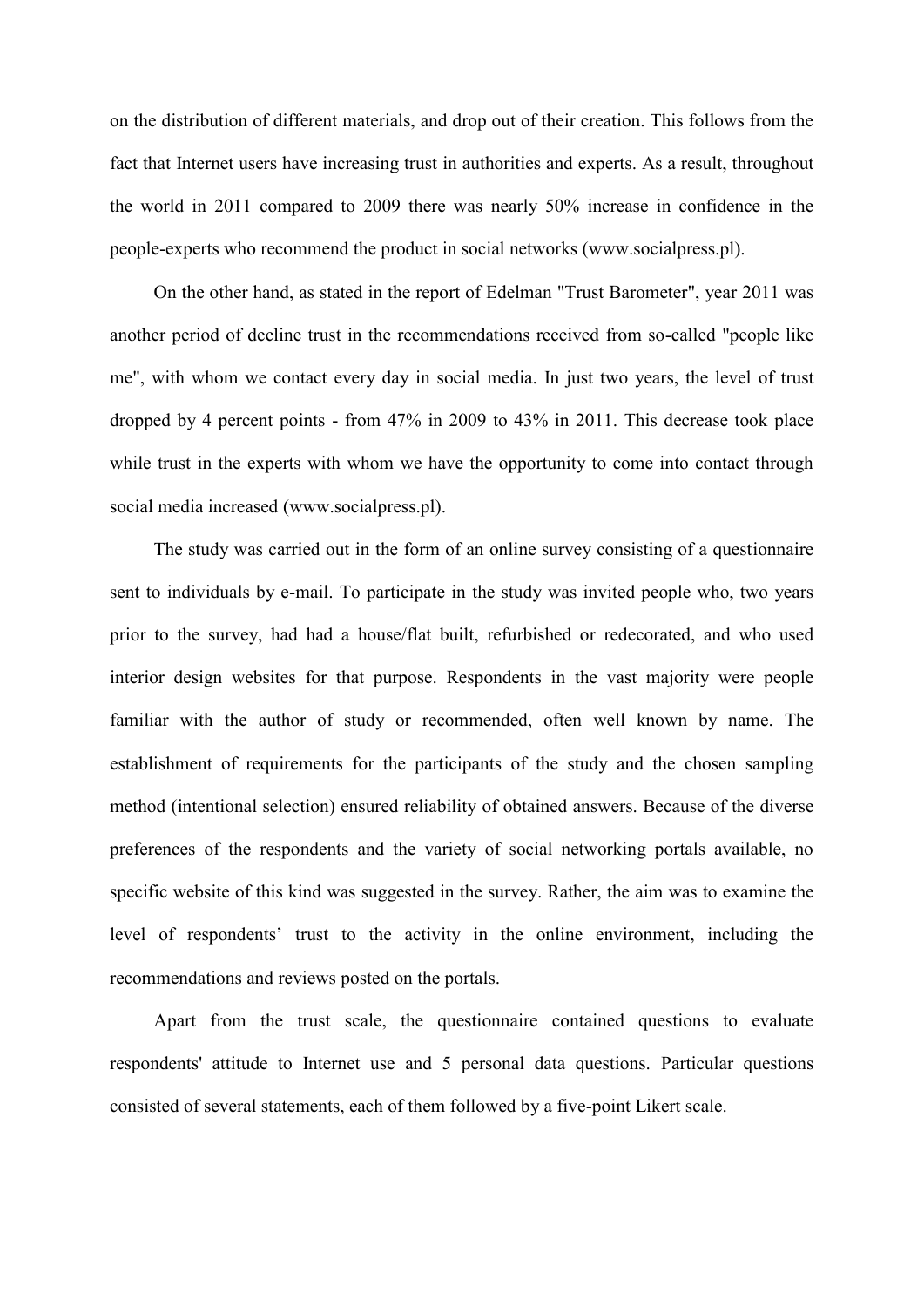The study involved 57 people. The small sample size results from the difficulty of reaching the respondents due to: the number of housing completions, the percentage of Internet users and a tendency to use the portals of interior design. Therefore, the study is rather distinctive and explaining the test problem. It also served to verify the research tool.

The average age of respondents was 35 years old. This is a rather specific target group, which has relatively little free time because of the strong commitment to their careers and family life. It is also the segment of people who most often purchase real estate and are particularly interested in any facilitation of the furnishing of apartments or houses. Approximately half of the respondents spend nearly 3 hours a day at the computer using the Internet, while 20% up to 8 hours. During this time, as much as 76% of respondents spent about half an hour using social networks, and the remaining 24% up to 3 hours. The characteristic of this group of respondents, which distinguishes it from other demographic groups, is the purpose of using the Internet. As many as 59% of respondents said that they use the Internet primarily for business purposes, which is consistent with the results of research conducted by the Interdisciplinary Centre for Mathematical and Computational Modelling. The authors of this study indicate that better educated people and people of the ages of 25 to 64 spend more time using the Internet in an instrumental way - work-related way. In addition, almost 44% of respondents were looking for entertainment on the Internet, and 26% said they use the Internet for education.

#### **Findings**

The respondents were not keen online shoppers. Although 73% of respondents stated that tend to trust companies offering Internet sales, but none of them expressed this opinion in a decisive manner.

They were even less enthusiastic about the level of privacy and personal data protection in the Internet. Only 20% of respondents believe that they can trust in how to comply with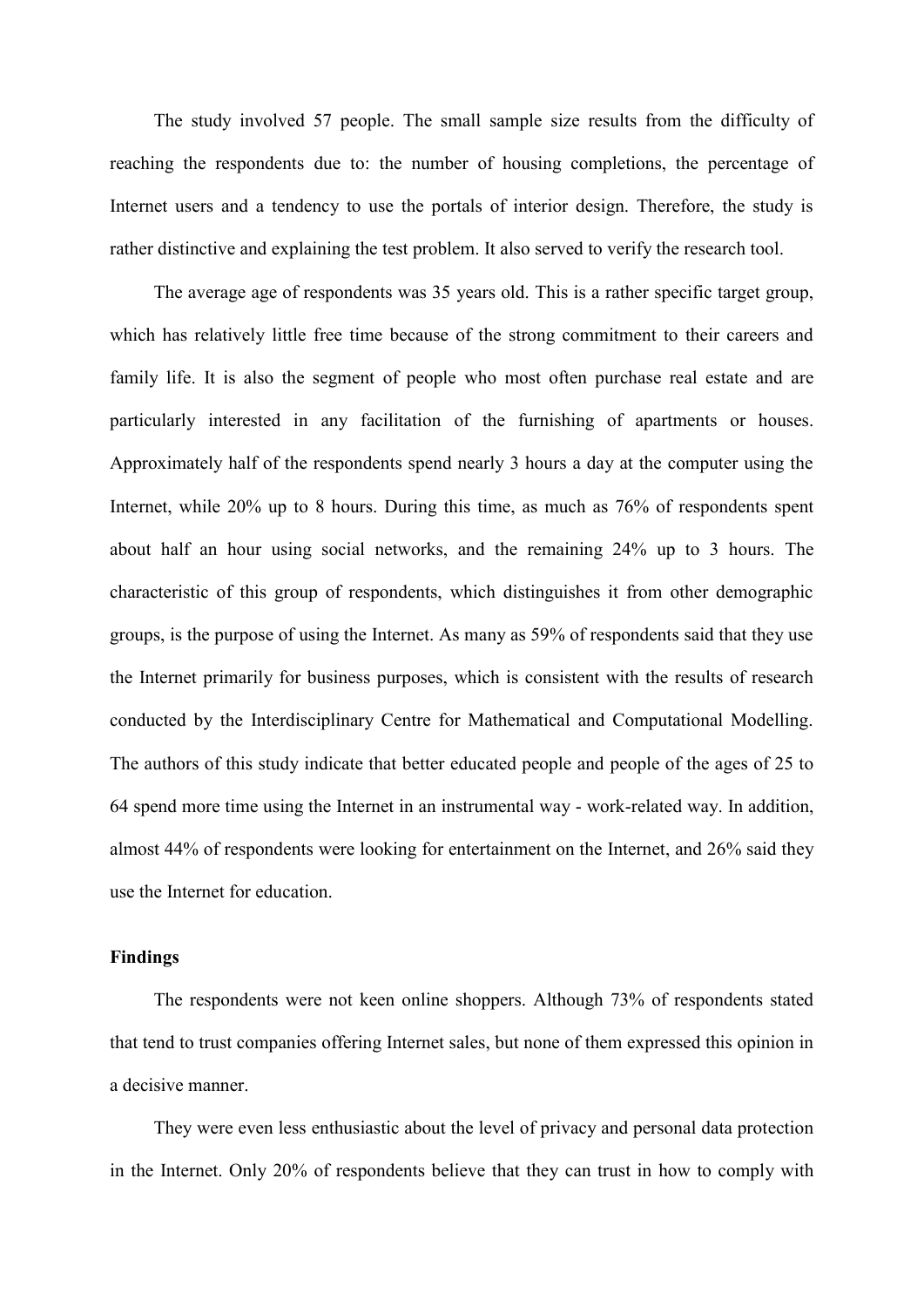privacy rules described by social networking pages (again, no answers "definitely trust"). At the same time as many as 50% have an ambivalent attitude to this issue.

The respondents had limited trust in Internet portals, even though their confidence in online directories - construction and interior design portals - was slightly higher than in the case of social networking websites. Nearly half of respondents stated that trust towards construction and interior design portals and only 35.3% of respondents expressed trust in the other social networking sites (summed responses "agree" or "strongly agree").

It is worth noting that there was a relationship between time spent in the network and the level of trust. The more time respondents spent on Internet pages browsing, the higher the level of trust declared ( $p = 0.01$ ).

The level of trust was researched in two ways. First respondents were researched by using Likert scale consisting of particular items. Items used were in accordance with three dimensions of trust towards portals users: competence (3 items), honesty (3 items) and benevolence (5 items). The items were based on a literature review or earlier research (Casalo et al. 2008; Yu-Hui Chen, Barnes 2007) and modified by the author and adapted to the specific field in question. Table 2 shows the results of Cronbach's alpha for all dimensions of trust in users. The alpha coefficients portray satisfactory results, with Cronbach's alpha ranging between 0.60 and 0.82. Next respondents presented again their general attitude to others users of portals and to construction and interior design portals in general, but this time by answering one question.

Table 1. Cronbach's alpha for dimensions of trust

|             | Cronbach's alpha |
|-------------|------------------|
| Competence  | 0.82             |
| Honesty     | 0.60             |
| Benevolence | 0.67             |

*Source:* Author.

Respondents declared the highest level of trust in the benevolence of portals users and expressed the belief that the community created the desire to link their activities in the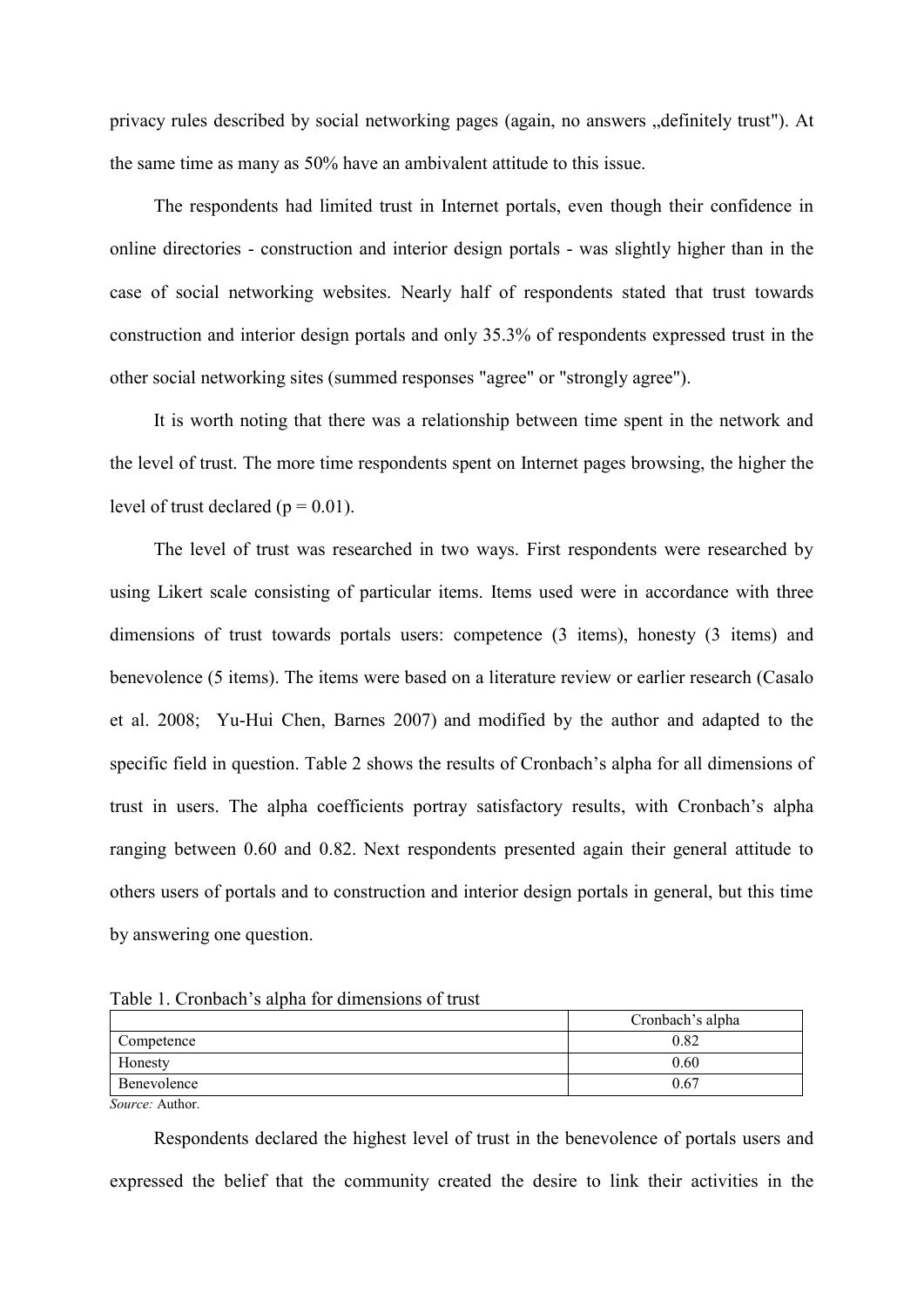common interest (mean 3.6). A little below is certain trust in the competence of the members of the community (mean 3.54). The lowest level of trust respondents declared in relation to the integrity of other users (mean 3.49).

The answers received by using particular scales were summed up. In order to determine the relationship between various dimensions of trust in the members and the general trust in the construction and interior design portal the correlation coefficient was calculated (table 2).

Table 2 Effect of the dimensions of trust on trust in construction and interior design portal

|                       | Trust in construction and interior design portal |  |
|-----------------------|--------------------------------------------------|--|
| Trust in portal users | 0.81                                             |  |
| Competence            | 0.76                                             |  |
| Honesty               | 0.89                                             |  |
| Benevolence           | 0.72                                             |  |

Correlation coefficients are significant with  $p \le 0.05000$ *Source:* Author.

The main assumption about relationship between trust in members of community and trust in portal in general has been confirmed. There is a strong statistical correlation between the trust to other portal users and the general trust in portal (0.81). Of all the dimensions of trust, the most crucial are the integrity of its users  $(0.89)$  and their competence  $(0.76)$ , while benevolence is slightly less important (0.72).

The study also revealed that most respondents exhibited a fairly passive approach, treating the portals they used merely as a source of information on trends in architecture, interior design or building and house decoration companies.

Respondents treat Internet portals primarily as a source of information about companies from the field of construction and interior design (mean 4.29) and trends in construction and interior design (mean 4.05). Confidence in construction and interior design portal is also expressed by trust in the skills and knowledge of users of these sites. First of all, the respondents were convinced about the suitability of reviews of active users of these portals (mean 3.74). In addition, research portals had had relatively high trust in the information they provided about companies from the field of construction and interior design (mean 3.73).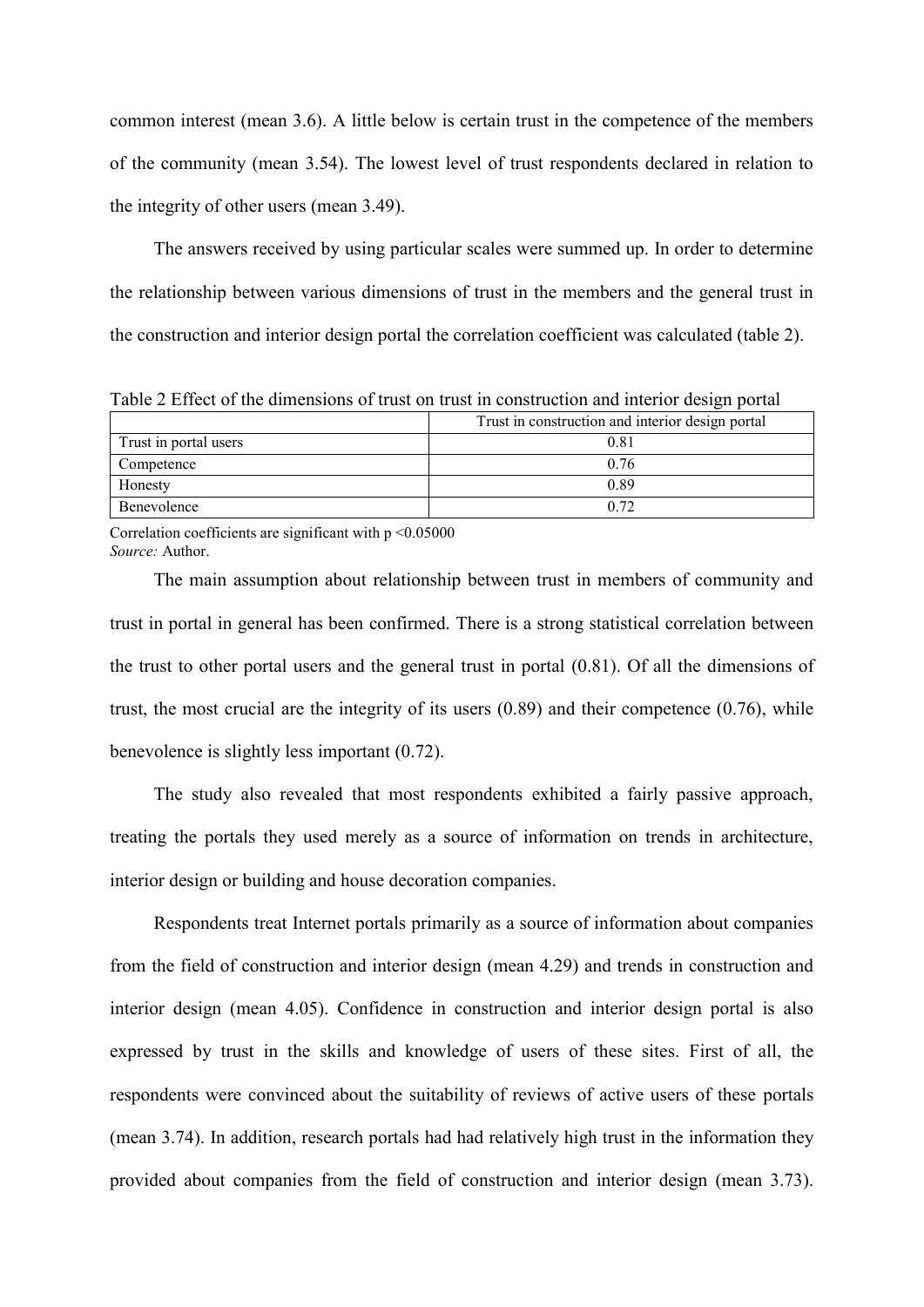However, the strongest belief in the competence of the website users expressed the belief that they should actively shape the portal sharing their knowledge (mean 4.15).

Although they considered the information contained on the portals as a reliable and rather declared trust in them, it had absolutely no impact on their market behaviour. The vast majority said they did not use the services of a repair crew or a construction company under the influence of people recommending them via the portal (mean 1.68). Similarly, few people took into account other members' opinions as regards building materials, or were going to make purchases influenced by those opinions (mean 2.91).

The following table show the results of the Spearman rank correlation (R) to verify which statements evaluated were most closely associated with the overall mean in particular areas (table 3). The higher the correlation coefficient the greater the impact of individual answers on the overall index. It should be noted that almost all coefficients were statistically significant. That means that almost all tested aspects affect the overall level of trust in the area.

|                                                                                                                                                                         | Spearman<br>correlation<br>coefficient |
|-------------------------------------------------------------------------------------------------------------------------------------------------------------------------|----------------------------------------|
| 1. I often use information concerning field of construction and interior design<br>published in the Internet.                                                           | 0.54                                   |
| 2. Information given by other Internet users on construction teams and other<br>construction and interior design firms are very important source of knowledge to<br>me. | 0.60                                   |
| 3. Construction and interior design portals users have a vast knowledge in the field.                                                                                   | 0.43                                   |
| 4. Social networks members of construction and interior design portals give useful<br>information to other users.                                                       | 0.46                                   |
| 5. I asked construction/renovation crew to work for me because they were<br>recommended by other portal/forum users.                                                    | 0.54                                   |
| 6. Generally, most of construction and interior design sites users do not post false<br>opinions.                                                                       | 0.51                                   |
| 7. I generally trust skills and experience of other users of construction and interior<br>design portals concerning field in discussion.                                | 0.61                                   |

Table 3 Factors affecting trust in construction and interior design portals

*Source:* Author.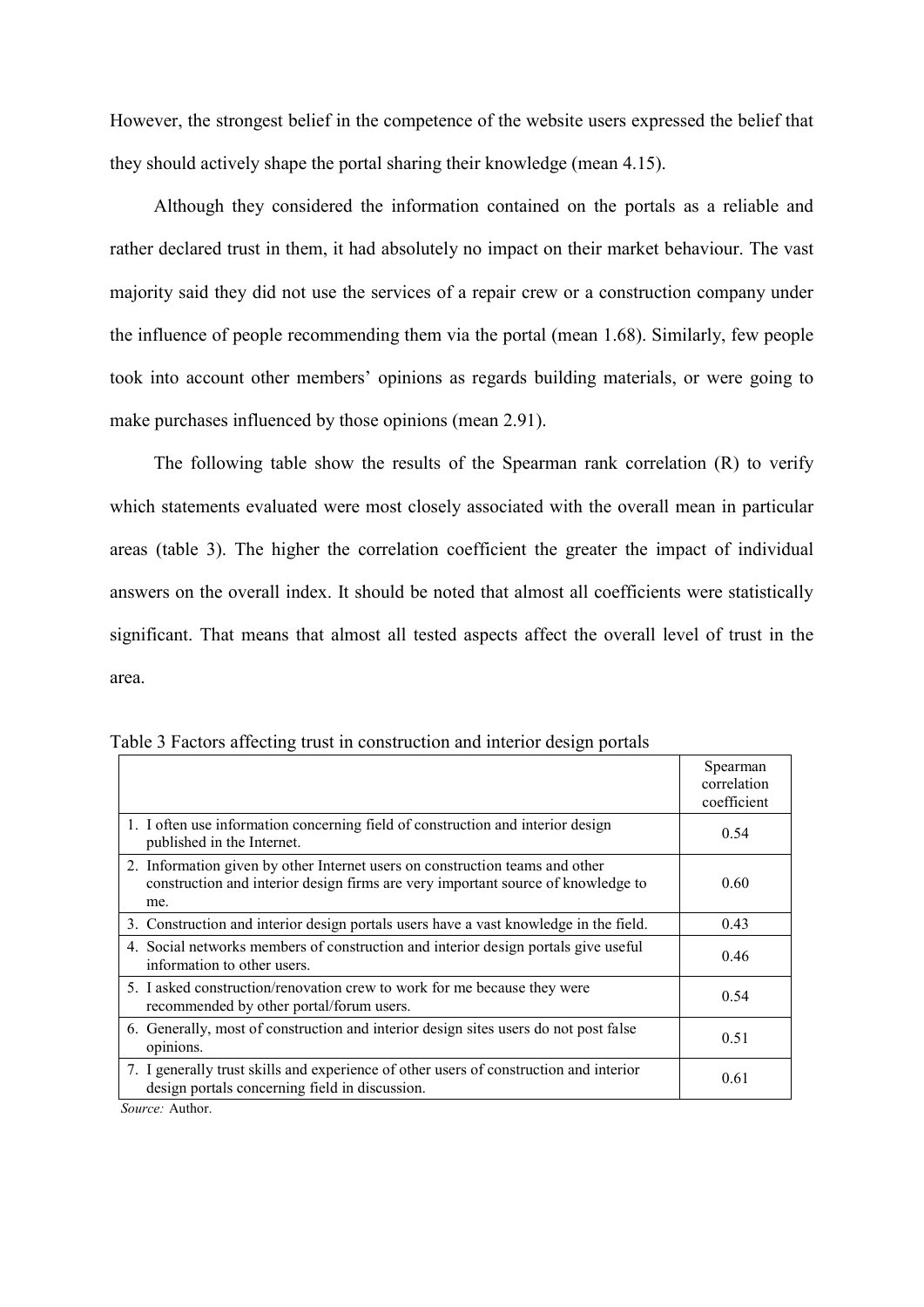According to the results, it turned out that the biggest impact on the trust in construction and interior design sites have:

- confidence in the ability of the users of construction and interior design portals on the subject under discussion,
- belief in the value of information provided by other Internet users about the renovation and construction crews and others in the industry of construction and interior design;
- using the services of a construction company under the influence of recommending them to the online forum;
- tendency to be guided by information about the companies from the construction and interior design;
- belief that most users of construction and interior design portal abstain false opinions.

### **Conclusion**

The majority of studies so far concerned online shops in the context of information systems (Lee and Turban, 2001), use of third-parties and privacy protection (Pavlou, 2003), the company's goodwill, the quality of websites and their influence on the decisions whether to participate in e-commerce or not (McKnight et al., 2002). The present study aims to assess the level of trust among the users of social networking portals, contributing to these with their recommendations, reviews or opinions.

The study shows that, in addition to cognitive and institutional factors, a strong relationship between the total trust in the construction and interior design portal and trust in the other users of this portal. This trust was manifested most strongly as confidence in the honesty of online community members, and in the skills and knowledge of people who recommend products or share their opinions on the portal. Slightly less important was benevolence, i.e. acting in the interest and to the benefit of others. Interestingly, these two most important dimensions of trust: competence and honesty are the lowest rated, which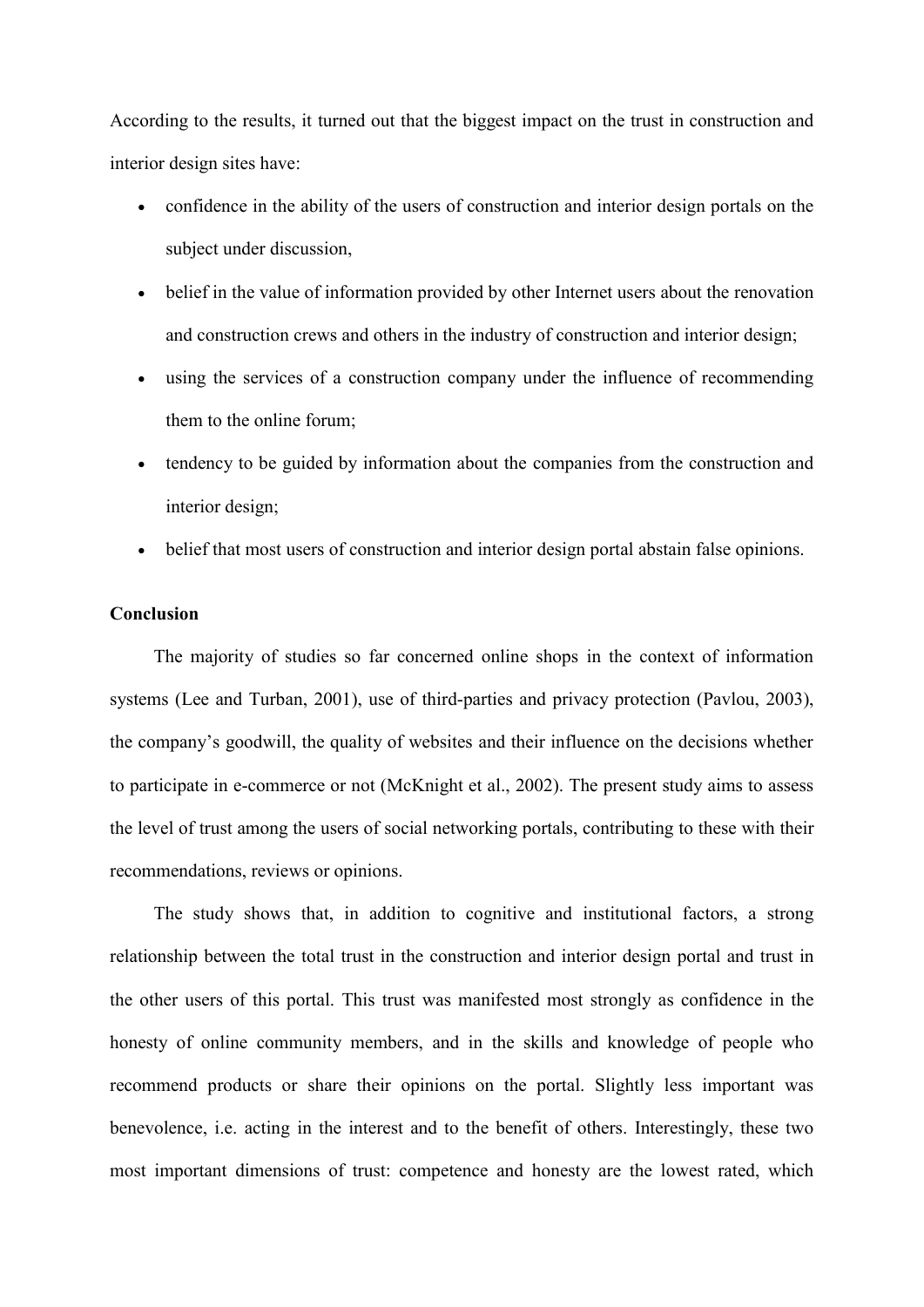means that the respondents have reservations about the reliability and expertise of members of the Internet community.

At the same time, the study revealed that the participants were not particularly active users of the portal; their activity was confined to following, or publishing on the website, the latest news on trends in construction and interior design. Perhaps this low activity is due to the limited confidence in the construction and interior design portals. Furthermore, a substantial proportion of those studied stated that they used the Internet primarily for professional purposes. This indicates the specific character of Internet users aged 30 and over. They learned to use the Internet as adults and so treat it as a tool rather than a source of entertainment. Thus, their activity as members is rather limited to viewing the information contained therein, which consequently means that they have little opportunity to build stronger ties based on trust.

Because of the small sample size, the presented findings, although they describe the problem of trust in construction and interior design sites, should be regarded as preliminary to further research into the problem.

#### **References**

- 1. Ashleigh, M. J., Nandhakumar, J. (2007), "Trust and technologies: Implications for organizational work practices", *Decision Support Systems*, vol. 43, no 2, pp. 607– 617.
- 2. Blois, K. (1999), "Trust in business relationships: an evaluation of its status", *Journal of Management Studies*, Vol. 36 No. 2, pp. 197-215.
- 3. Brockner, J. Siegel, P.A. Daly, J. P. Tyler, T. and Martin, Ch. (1997), "When Trust Matters: The Moderating Effect of Outcome Favorability", *Administrative Science Quarterly*, vol. 42, pp. 558- 583.
- 4. Casalo, L.V., Flavian, C., Guinalıu, M. (2008), "Fundaments of trust management in the development of virtual communities", *Management Research News*, Vol. 31 No. 5, 2008, pp. 324-338.
- 5. Currall, S. C. and Epstein, M. J. (2003), "The Fragility of Organizational Trust: Lessons From the Rise and Fall of Enron", *Organizational Dynamics*, vol. 32 (2), pp. 193–206.
- 6. Dietz, G., Den Hartog, D. N. (2006), "Measuring trust inside organizations", *Personnel Review*, 2006, Vol. 35 No. 5, pp. 557-588.
- 7. Doney, P. and Cannon, J. (1997), "An examination of the nature of trust in the buyer-seller relationship", *Journal of Marketing*, Vol. 61 No. 2, pp. 35-51.
- 8. Yu-Hui Chen, Barnes S., (2007), "Initial trust and online buyer behavior", *Industrial Management & Data Systems*, Vol. 107 No. 1, 2007, pp. 21-36.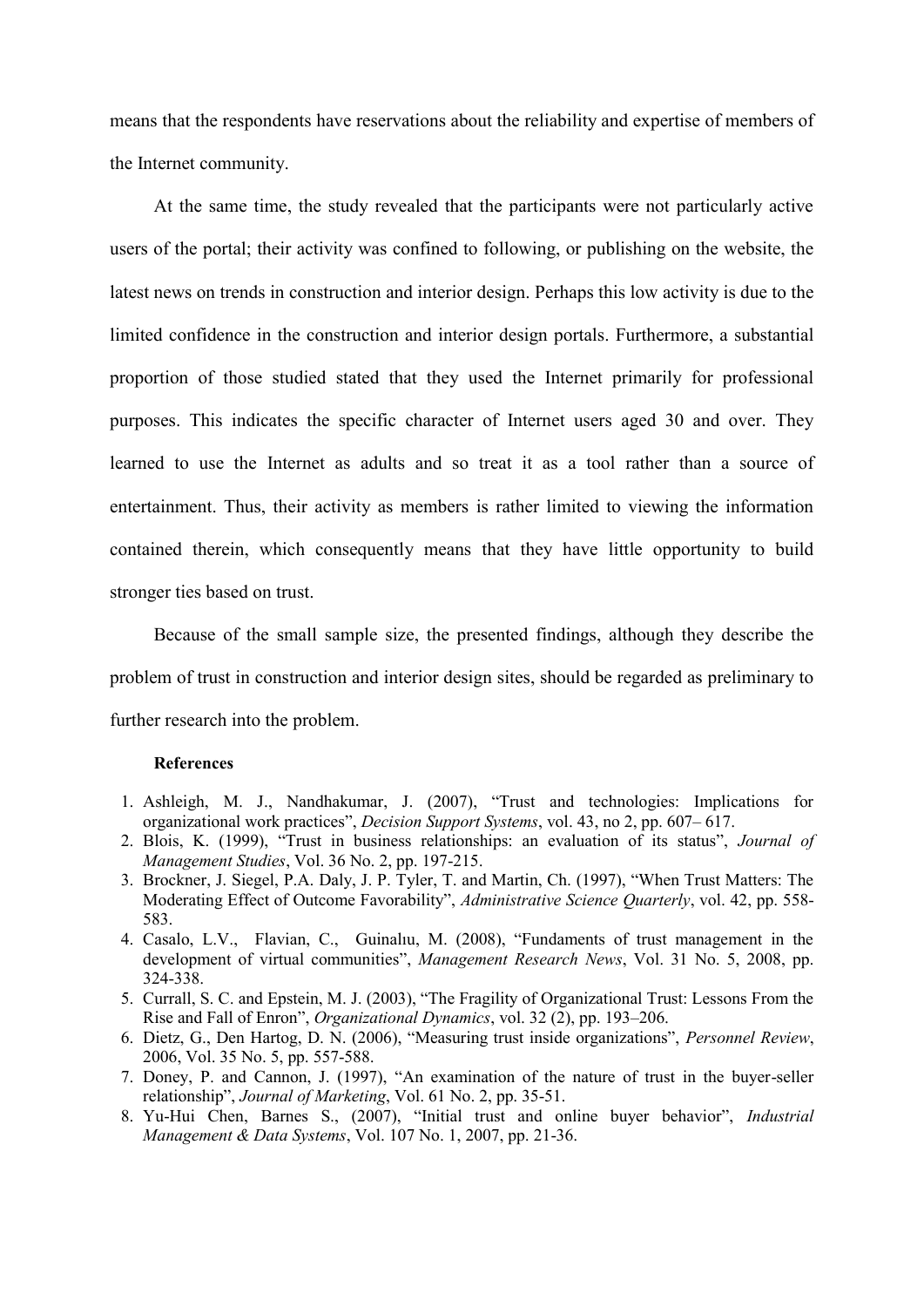- 9. Eastlick, M. A. and Lotz, S. (2011), "Cognitive and institutional predictors of initial trust toward an online retailer", *International Journal of Retail & Distribution Management*, Vol. 39 No. 4, pp. 234-255.
- 10.Ellonen, R., Blomqvist, K., Puumalainen, K. (2008), "The role of trust in organisational innovativeness", *European Journal of Innovation Management*, vol. 11, no. 2, pp. 160-181.
- 11.Grunig, J.E. and Hon, L. (1999), "Guidelines for Measuring Relationships in Public Relations", The Institute for Public Relations Commission on PR Measurement and Evaluation, University of Florida, 1999, available at: www.instituteforpr.com.
- 12.Gefen, D., Karahanna, E. and Straub, D. (2003), "Trust and TAM in online shopping: an integrated model", *MIS Quarterly*, Vol. 27 No. 1, pp. 51-90.
- 13.Gilson L. (2003), "Trust and the development of health care as a social institution", *Social Science & Medicine*, vol. 56, pp. 1453-1568
- 14.Grabner-Krauter, S. and Kaluscha, E.A. (2003), "Empirical research in on-line trust: a review and critical assessment", *International Journal of Human-Computer Studies*, Vol. 58, pp. 783-812.
- 15.Grudzewski, W.M., Hejduk, I.K., Sankowska, A., Wańtuchowicz, M. (2009), *Zarządzanie zaufaniem w przedsiębiorstwie*, Wydawnictwo Oficyna, Kraków.
- 16.Gutierrez, S.S.M., Cillan, J. G., Izquierdo, C.C. (2004), "The consumer's relational commitment: main dimensions and antecedents", *Journal of Retailing and Consumer Services*, vol.11. pp. 351– 367.
- 17.Hampden-Turner, Ch., Trompenaars, A. (2000), *Siedem kultur kapitalizmu*, Oficyna Ekonomiczna, Kraków.
- 18.Hu, X., Lin, Z. and Zhang, H. (2003), "Myth or reality: effect of trust-promoting seals in electronic market", in Petrovic, O., Posch, R. and Marhold, F. (Eds), *Trust in Network Economy*, Idea Group, Hershey, PA, pp. 143-50.
- 19.Kim, E. and Tadisina, S. (2007), "A model of customers' trust in e-businesses: micro-level interparty trust formation", *The Journal of Computer Information Systems*, Vol. 48 No. 1, pp. 88-104.
- 20.Lee, M.K.O. and Turban, E. (2001), "A trust model for consumer internet shopping", *International Journal of Electronic Commerce*, Vol. 6 No. 1, pp. 75-91.
- 21.Loon Hoe S. (2007), "Is interpersonal trust a necessary condition for organisational learning?", *Journal of Organisational Transformation and Social Change*, vol. 4 (2), pp. 149–156;
- 22.McKnight, D.H., Choudhury, V. and Kacmar, C. (2002), "The impact of initial consumer trust on intentions to transact with a web site: a trust building model", *Strategic Information Systems*, Vol. 11 No 3/4, pp. 297-323.
- 23.McKnight, D.H. and Chervany, N.L. (2002), "What trust means in e-commerce customer relationships: an interdisciplinary conceptual typology", *International Journal of Electronic Commerce,* Vol. 6 No. 2, pp. 35-59.
- 24.Morgan, R. M. (2000), *Relationship Marketing and Marketing Strategy*. In: Parvatiyar, A., Sheth, J. N.: *Handbook of Relationship Marketing*, London, New Delhi: Sage Publications, Inc. Thousand Oaks.
- 25.Morgan, R.M., Hunt, S.D. (1994), "The commitment-trust theory of relationship marketing", *Journal of Marketing*, Vol. 58, pp. 20-38
- 26.Pavlou P.A. (2003), "Consumer acceptance of electronic commerce integrating trust and risk with the technology acceptance model", *International Journal of Electronic Commerce*, Vol. 7 No. 3, pp. 69-103.
- 27.Rousseau, D.M., Sitkin, B.B., Burt, R.S., Camerer C. (1998), "No so different after all: a crossdisciplinary view of trust", *The Academy of Management Review*, vol. 23 (3), pp. 393– 404.
- 28.Ridings, C.M., Gefen, D. and Arinze, B. (2002), "Some antecedents and effects of trust in virtual communities", *Journal of Strategic Information Systems*, Vol. 11, pp. 271-95.
- 29.Salo J. and Karjaluoto H., (2007), "A conceptual model of trust in the online environment", *Online Information Review*, Vol. 31 No. 5, pp. 604-621
- 30.Sztompka P. (2007), *Zaufanie. Fundament społeczeństwa*, Wydawnictwo Znak, Kraków.
- 31.Sveiby, K.E. and Simons, R. (2002) "Collaborative Climate and Effectiveness of Knowledge Work: An Empirical Study", *Journal of Knowledge Management*, vol. 6 (5), pp. 420–433.
- 32.http://poig.parp.gov.pl/index/index/910 [accessed: 05.02.2012]